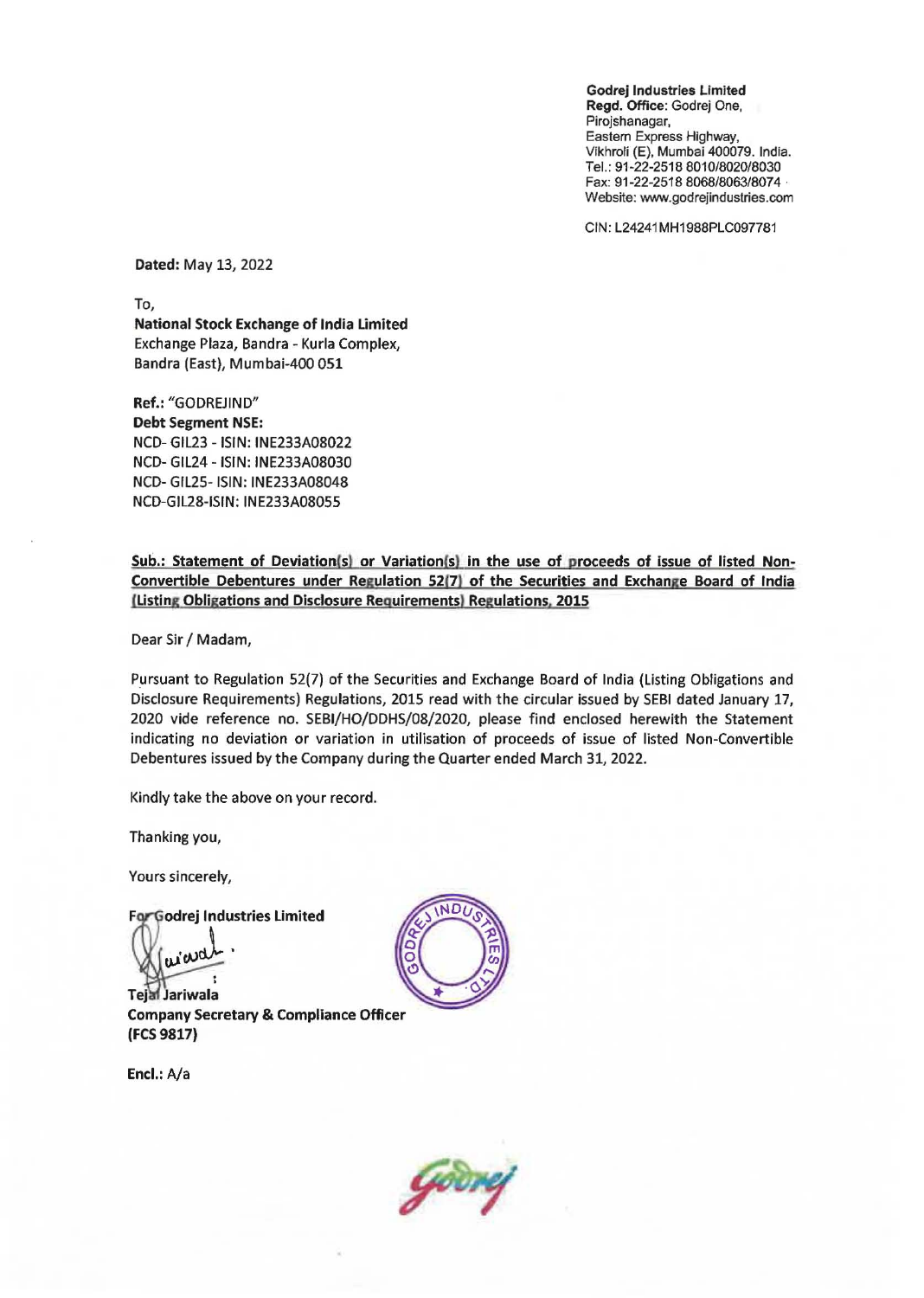| <b>Statement of Deviation or Variation</b>                                                                  |                                                                     |  |
|-------------------------------------------------------------------------------------------------------------|---------------------------------------------------------------------|--|
| Name of listed entity                                                                                       | Godrej Industries Limited                                           |  |
| Mode of Fund Raising                                                                                        | <b>Private Placement</b>                                            |  |
| Type of instrument                                                                                          | <b>Non-Convertible Debentures</b>                                   |  |
| Date of Raising Funds                                                                                       | July 16, 2020 & October 28, 2020<br>May 14,2021 & September 28,2021 |  |
| <b>Amount Raised</b>                                                                                        | Rs.3,000 Crore                                                      |  |
| Report filed for Quarter year ended                                                                         | March 31, 2022                                                      |  |
| Is there a Deviation / Variation in use of funds raised?                                                    | No.                                                                 |  |
| Whether any approval is required to vary the objects of the issue stated in the prospectus/ offer document? | Yes / No                                                            |  |
| If yes, details of the approval so required?                                                                | Not Applicable                                                      |  |
| Date of approval                                                                                            | Not Applicable                                                      |  |
| Explanation for the Deviation / Variation                                                                   | Not Applicable                                                      |  |
| Comments of the audit committee after review                                                                | <b>NIL</b>                                                          |  |
| Comments of the auditors, if any                                                                            | <b>NIL</b>                                                          |  |
| Objects for which funds have been raised and where there has been a deviation, in the following table:      |                                                                     |  |

| <b>Original Object</b>                                                                                                                                                        | <b>Modified</b><br>Object, if any | Original<br><b>Allocation</b> | <b>Modified</b><br>allocation, if<br>any | <b>Funds</b><br><b>Utilised</b><br>Till 31.03.22 | Amount of<br>Deviation/Variation<br>for the half year<br>according to<br>applicable object (INR<br>Crores and in %) | Remarks,<br>if any                        |
|-------------------------------------------------------------------------------------------------------------------------------------------------------------------------------|-----------------------------------|-------------------------------|------------------------------------------|--------------------------------------------------|---------------------------------------------------------------------------------------------------------------------|-------------------------------------------|
| Issue proceeds are to be used for business purposes,<br>investments in body corporate(s), repayment / pre-<br>payment of certain loans and for general corporate<br>purposes. | Not Applicable                    | Tranche 1-<br>Rs.750 Crore    | Not Applicable                           | <b>Rs.750</b><br>Crore                           | <b>NIL</b>                                                                                                          | <b>No</b><br>deviation<br>or<br>Variation |
| Issue proceeds are to be used for business purposes,<br>investments in body corporate(s), repayment / pre-<br>payment of certain loans and for general corporate<br>purposes. | Not Applicable                    | Tranche 2-<br>Rs.750 Crore    | Not Applicable                           | <b>Rs.750</b><br>Crore                           | <b>NIL</b>                                                                                                          | <b>No</b><br>deviation<br>or<br>Variation |
| Issue proceeds are to be used for business purposes,<br>investments in body corporate(s), repayment / pre-<br>payment of certain loans and for general corporate<br>purposes. | <b>Not Applicable</b>             | Tranche 1-<br>Rs.750 Crore    | <b>Not Applicable</b>                    | Rs.750<br>Crore                                  | <b>NIL</b>                                                                                                          | No.<br>deviation<br>or·<br>Variation      |
|                                                                                                                                                                               |                                   |                               |                                          |                                                  |                                                                                                                     |                                           |

 $\mathscr{D}$